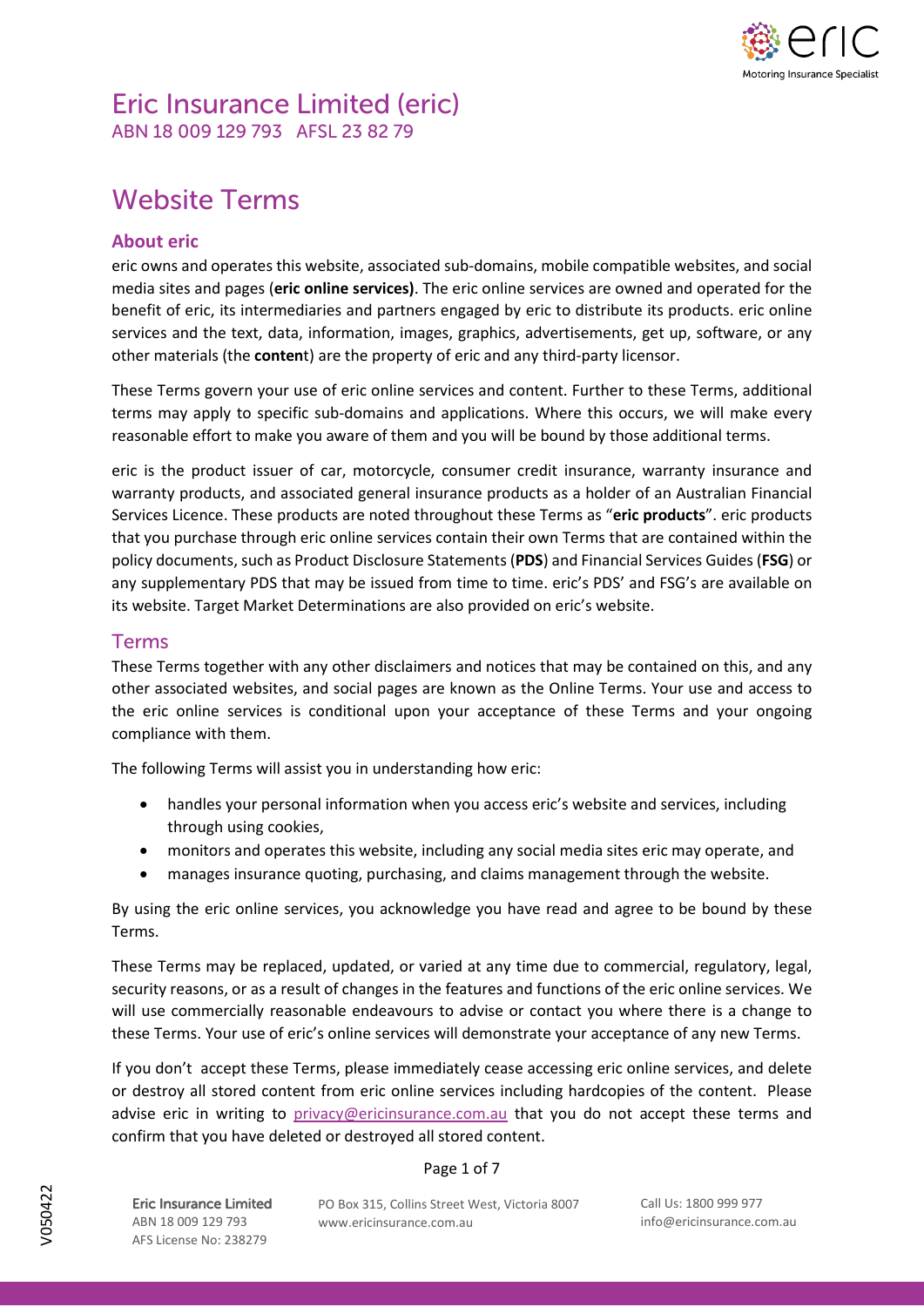

### Your Use of eric Online Services

eric online services are provided for the purpose of providing information or a process relating to:

- eric products;
- pricing for eric products;
- obtaining a quote for eric products;
- purchasing eric products;
- making a claim, complaint, or enquiry;
- marketing and promoting eric products and services;
- managing a policy; and
- accessing corporate and investor information on the eric website.

Your use of eric online services must not breach the Terms or be used for any purpose that violates any rights of eric or is unlawful. Through your use of eric online services, you agree that you will not:

- a) Use eric online services for any other purpose other than that of a legitimate customer;
- b) Use eric online services for any commercial purpose without eric's prior express written consent;
- c) Use eric online services in a manner that abuses, defames, harasses, threatens, stalks or otherwise disparages others, including our staff, intentionally or otherwise;
- d) Use eric online services for the transmission, distribution, dissemination, publishing, or emailing of materials that abuse, defame, harass, threaten, stalk, or otherwise disparage, or materials that could be considered to be offensive, obscene, inappropriate, or otherwise unlawful;
- e) Use eric online services for the purposes of impersonating a third party or to modify their data;
- f) Provide your credentials to login or access the eric online services to a third party;
- g) Undertake any activity that infringes on the rights or privacy of another person;
- h) Upload any virus or malicious computer codes, files, or programs that may interrupt eric online services, limit its functionality, or destroy (in whole or in part) any data or information contained within eric systems;
- i) Use the eric online services for the purposes of profit or gain;
- j) Use any screen scraping, data aggregation, bots, or web automation tools for the purposes of collecting information from eric or for the completion of forms;
- k) Undertake any service that places a burden on eric infrastructure or engage in a distributed denial of service (**DDoS**) attack;
- l) Use any tool or undertake any activities that involves accessing eric online systems for the purposes of reverse engineering, decompiling, obtaining source code, obtaining processes and formulas;
- m) Make use of any eric intellectual property other than in accordance with these Terms; and
- n) Do anything that may disrupt access to or ongoing functionality or restrict other users of the enjoyment and utilisation of eric online services.

eric reserves the right to monitor, refuse to post, delete, retain, or disclose any information recorded on or entered eric online systems for compliance with applicable laws, regulations, legal processes, and proceedings or at the request of any regulatory and/or statutory authority.

#### Page 2 of 7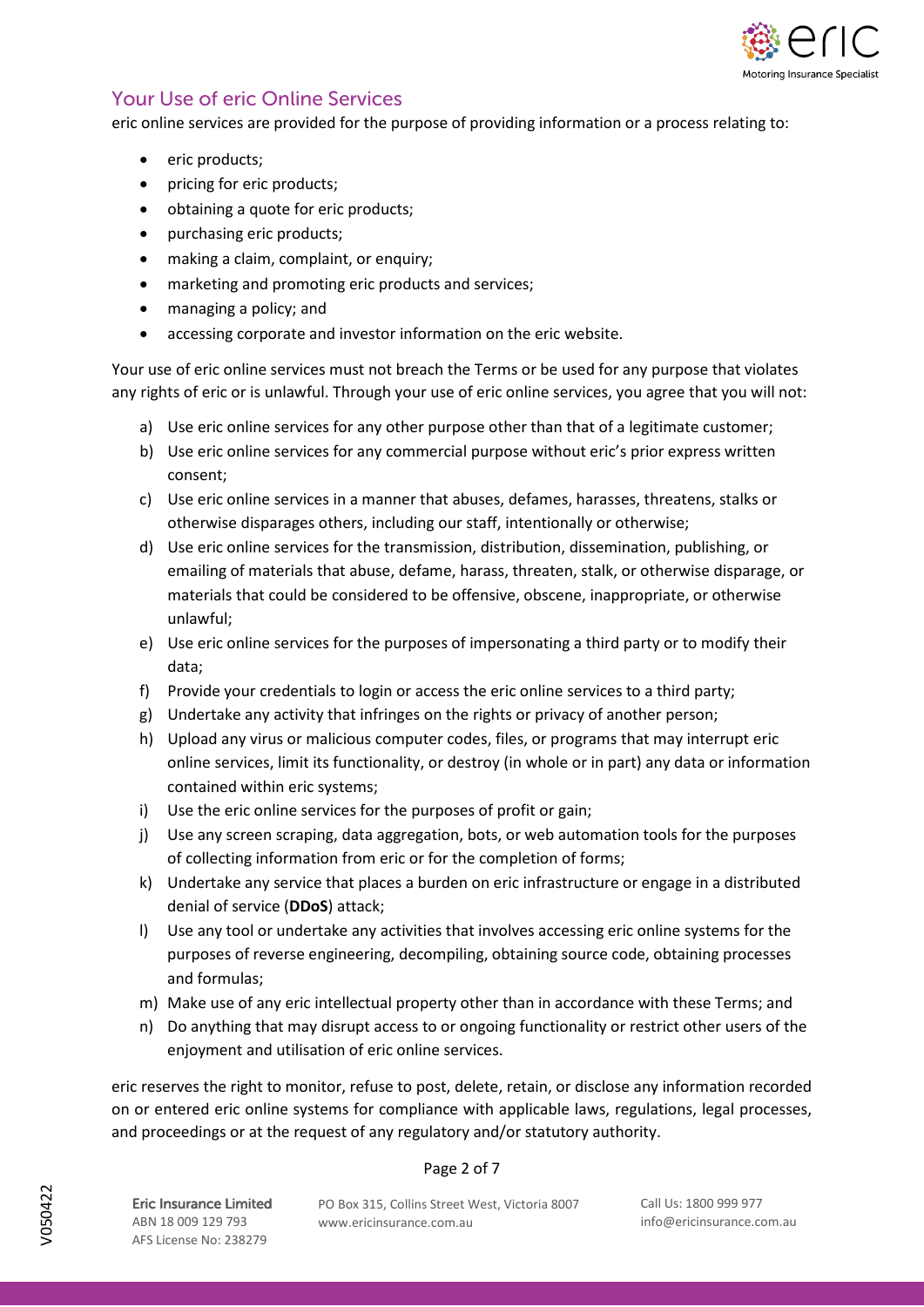

### **Cookies**

eric online services uses cookies to improve your experience when using these services. Cookies are small data files that are transferred to and stored by your computer the first time you access our websites and used to improve the performance when returning to eric online services. Cookies tell us when you visit our websites, which pages you visit and the information you download. They also remember your details and preferences so you can easily continue your browsing session when you return to one of our websites.

Cookies may also be used to by eric to assist in understanding how customers, like yourself, use these services. This information is then used to improve and enhance our online offerings. The use of cookies does not impact the performance of your device or alter the functionality of eric online services.

If you do not wish to activate cookies, you can opt-out of receiving them by amending the settings of your Internet browser, however you may find that some parts of our websites will have limited functionality and personalisation if you do so.

Where you access social media sites, you may be required to store cookies for the respective third parties. If you have any queries regarding the storage of cookies for these social media sites and applications, please consult the site terms.

### Social Media

Where you submit any materials, such as text or images, through any social media account or site operated by eric, you grant eric, its related bodies corporate, intermediaries and agents, a nonexclusive, irrevocable, royalty-free license to use, reproduce, modify, publish, adapt, and/or display those materials for any purpose.

eric reserves the right to select, amend, alter, edit, delete, or remove any materials to be published on the eric websites at any time with or without any attribution to you. Where you submit any materials, you warrant that the materials are your own work and any intellectual property rights that subsist in the works are your own and publishable.

Where you submit any material to eric social media accounts or services, you warrant that it does not breach these Terms, nor does it contain any information that is personal to yourself or to another party, such as, but not limited to, phone numbers, addresses, and email addresses.

You additionally warrant that no information you provide is for the purpose of soliciting or offering goods and services or any other commercial activity, is not spamming, seeks to inflame or defame, is misinformation, false or deceptive information, or seeks to provide reference or links to any illegal activity or prohibited content.

To the full extent permitted by law, eric shall not be liable in any way for any social media content including comments to posts, nor does it in any way authorise, condone, endorse, or approve any materials submitted to eric via its social media accounts or sites.

### How We Protect Our Intellectual Property and Copyright

All trademarks, names and logos, whether in the eric online services or otherwise, are the property of eric or its third-party licensor. The content contained within eric online services are subject to Australian copyright laws as well as any international laws which may apply. The content within eric online services is provided for personal reference only and may be cached on your computer. If a hard copy or extract is made, this must include any proprietary or copyright notices and is only permitted for your personal use.

#### Page 3 of 7

Eric Insurance Limited ABN 18 009 129 793 AFS License No: 238279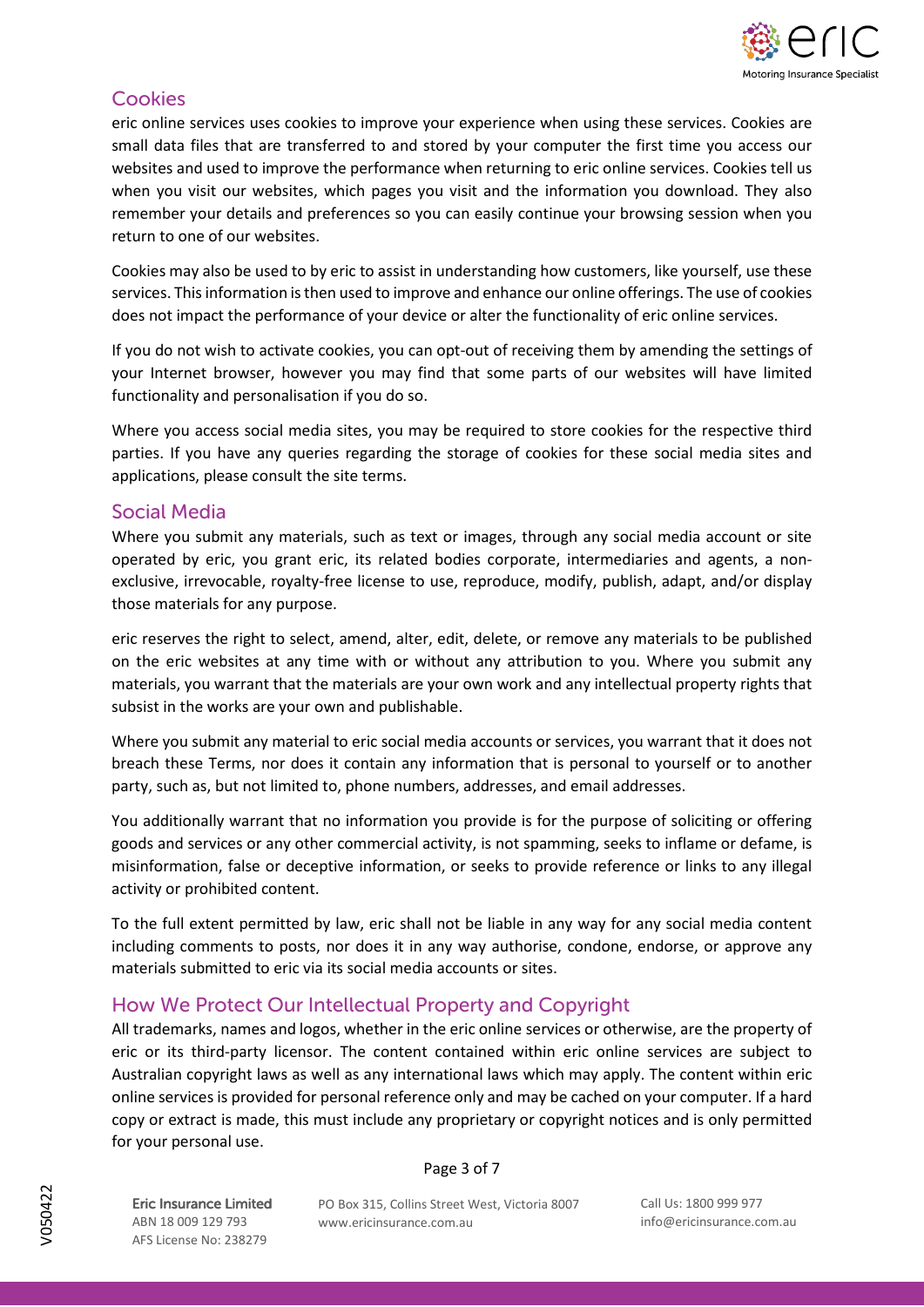

The commercial or public use of eric online services is not permitted. Any content, inclusive of logos, trademarks, names or any other intellectual property, belonging to eric may not be used for commercial or trade purposes without the express written permission of eric, or permitted under the *Copyright Act 1968* (Cth) or other applicable laws.

No other copying, reproduction, storage within any retrieval system, publishing, alteration, transmission, or other use of eric online services, either whole or in part, is permitted without the prior written permission of eric except where necessary or incidental to the use of eric online services. Nothing provided on eric online services may be construed to grant any right to use or license to use any content, inclusive of logos, trademarks, and names, on eric online services without the express written permission of eric. Links to eric online services cannot be provided without the express written permission of eric, or as permitted under the *Copyright Act 1968* (Cth) or other applicable laws

If you become aware of any infringing use of any intellectual property belonging to eric by a third party, you must notify eric immediately of this infringing use. Where required, you undertake to assist eric in any proceedings relating to that infringement. No party other than eric may have any control in the settlement or the defence of any proceedings, and any recovery from proceedings are the sole property of eric.

Where it is determined by a Court or by eric that the eric online services have infringed the intellectual property rights of a third party, eric has the right to delete or modify any content at any time to ensure that no infringement continues.

### Information You May Access on eric Online Services

Any information provided on eric online services, including eric products, is of a general nature only and does not consider any personal situation, objectives, or needs that you as the consumer of these financial products may have. At no time do eric online services purport or make representations that may be construed to provide you with any financial product advice.

Whilst eric takes every reasonable care to ensure the accuracy of eric online services and the information contained therein, it takes no responsibility for any loss, expense, or liability which may be incurred in your use of eric online services or reliance on the information contained within.

### When Purchasing eric Products Through These Services

eric understands that eric online services may be accessed by anyone, anywhere in the world, however eric products are only offered for sale within Australia.

You can purchase a range of products through the eric online services by:

- Selecting a product and entering in the relevant details necessary to enable us to provide you an accurate quotation. These questions will assist us in understanding if you are eligible for the product you have selected.
- If you are ineligible to purchase your selected product, you will be advised prior to payment.
- If you are eligible to purchase your selected product, you will be provided with a quote detailing the cost of any insurance premium and provided the option to proceed with payment. This quote does not represent an insurance contract and does not provide you with any insurance coverage.
- eric's Target Market Determination is set out on the eric website to assist eligibility for product.

#### Page 4 of 7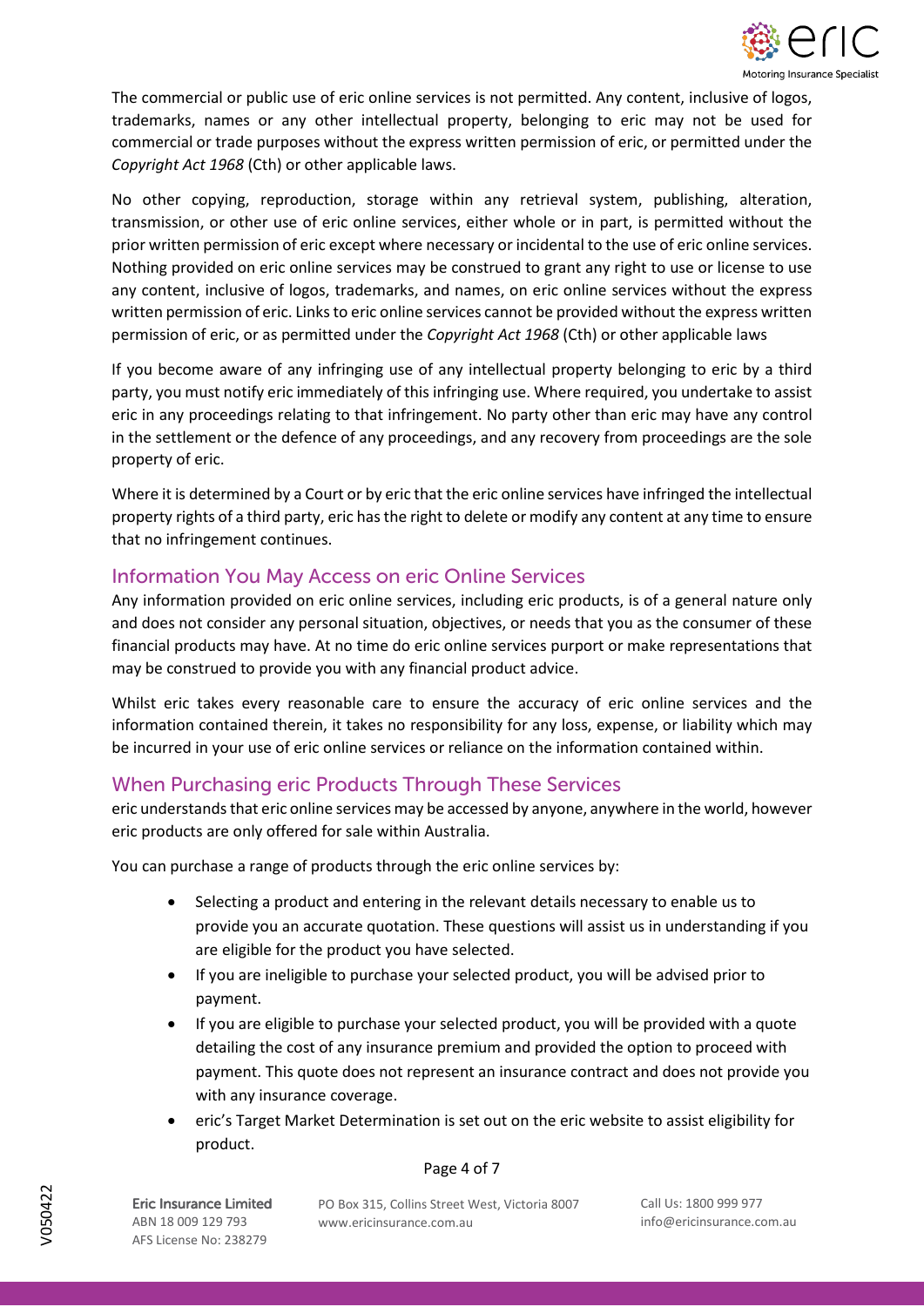

- You can then accept the quote by proceeding to payment, either through an instalment arrangement or by payment in full.
- Payments made by credit card, in full or by instalments, are processed by Cybersource, a third-party payment gateway service provided by Visa. Your use of this service is taken as your acceptance of terms and conditions that they may apply to their service and acceptance of thei[r privacy statement.](https://www.cybersource.com/privacy.html)
- If paying by instalments:
	- $\circ$  you will be required to accept the [Terms and Conditions](https://b2ccampaign.ericinsurance.com.au/Files/TermsAndConditions/Apf_TermsAndConditions_042018.PDF) of the premium funder, Advanced Premium Funding; and
	- $\circ$  vour insurance contract (including the insurance schedule, product disclosure statement and financial services guide) becomes valid from when you accept the premium funding Terms and Conditions from Advanced Premium Funding.
- Your acceptance of the offer of insurance is communicated to us by your payment and our provision of the relevant policy documents and policy number.
- If, following payment, you do not receive your policy documents and policy number, please call eric on the number listed on our website.

Any legal obligations or rights between eric and you that you may have in connection with an eric product that you purchase from the eric online services are detailed within the contract and policy documents that are issued to you on the commencement of your policy.

If eric does not receive your payment or if your payment cannot be processed for any reason, eric is not liable to you in any way for any loss or damage, directly or indirectly, resulting from the failure of your payment.

Any information you provide us will be regarded as correct. eric has no obligation to verify the truthfulness, accuracy, and completeness of any information provided to it through eric online services.

You are required to provide information accurately, honestly, and completely. Misrepresenting information needed for the generation of a quote may be a breach of the policy terms and may result in your policy being cancelled or your claim being denied.

If you have purchased an eric product through an intermediary or third party, you will be bound by any relevant terms and conditions of sale at the time of purchase through the intermediary or thirdparty and these Terms.

### How We Protect Your Privacy

eric values your privacy. Our Privacy Policy detailing how we handle your personal information can be accessed [here.](https://ericinsurance.com.au/wp-content/uploads/2022/04/Eric-Insurance-Limited-Privacy-Policy-V050422.pdf)

### Indemnity

You indemnify eric against any reasonable loss, damage or costs, however they may be caused, in connection with any breach in these Terms or any other legal obligation by your conduct and/or use of eric online services.

### Limitation of Liability

eric, its directors, employees, suppliers, agents, related bodies corporate, or contracted third parties and intermediaries are not liable for any loss or damage whatsoever resulting from the use or inability

#### Page 5 of 7

Eric Insurance Limited ABN 18 009 129 793 AFS License No: 238279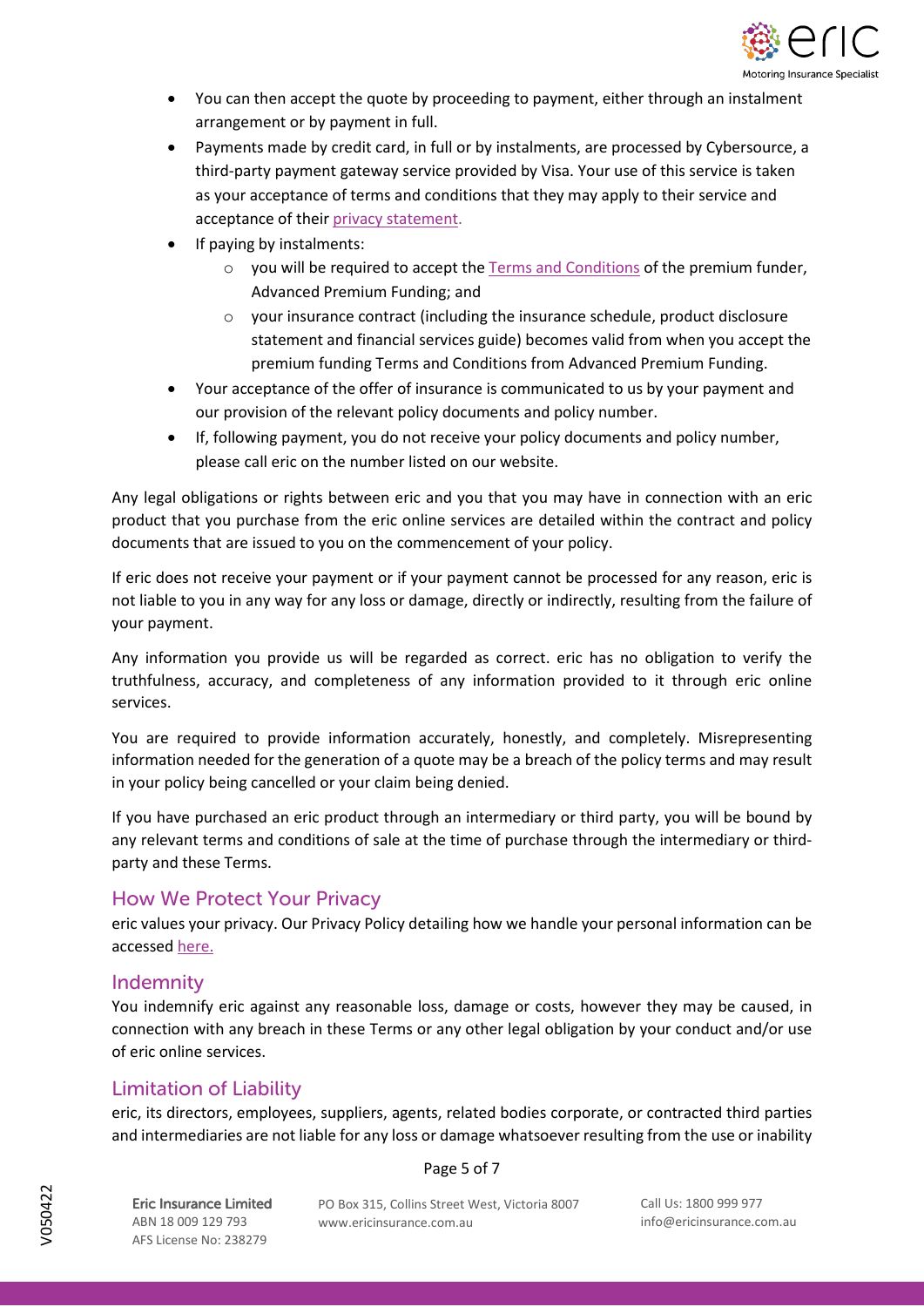

of use of eric online services, unauthorised access of this or any third-party links or content, any unauthorised access of your details through the eric online services or otherwise, or any statements made on eric online services by eric or a user of eric online services. This includes, without limitation, incidental, consequential, and/or special damages or any loss of profit(s) in addition to any legal costs, defence, or settlement as a consequence of legal proceedings.

To the fullest extent allowable by law, eric's liability is limited, at its option, to the supply of any products where this occurs because of the provision of any eric product.

### Termination of Access

eric reserves the right to terminate, without notice, your access to eric online services at any time. Any breaches of these Terms will result in automatic termination of access. On termination, you must immediately cease accessing eric online services, either directly or indirectly, and remove any content and destroy any hardcopies of the content comprising eric online services you may have stored.

Any licenses granted by you, your indemnity, and eric's limitation of liability for the use of eric online services survive the termination of your access.

### Online Services Security and Website Availability

eric cannot provide any guarantees as to the availability of eric online services. Any transactions undertaken on eric online services are conducted on a secure internet connection, however no guarantees or warranties are given, that they are always free from viruses or available. Whilst eric makes every effort to ensure that these online services remain available, access to this website, associated websites, and social media sites may be made unavailable without notice. eric online services are provided on an "as is" basis only. Any costs that may be incurred in accessing eric online services are the responsibility of the user.

Your acceptance of these Terms is acknowledgement that you are responsible for the implementation of adequate procedures for your online security and virus checks.

### Applicable Law

Any disputes arising from your acceptance of these Terms and the Terms for any eric product are dealt with in accordance with the laws in force in Victoria, Australia and you submit to the non-exclusive jurisdiction of the courts of Victoria.

eric and eric's online services are provided and operated from Australia and no warranties and representation is made for access from any other location. Access from any location other than Australia by users of eric online services are required to comply with any local laws and regulations and users take responsibility for any activities that they may undertake on this and any other eric online service.

### General Terms

#### Pricing

Unless noted specifically on eric online services, all prices are in Australian dollars and are only valid and effective in Australia. Prices noted on eric online services are subject of change without notice. eric may change pricing on eric online services at its own discretion and eric is not liable for any loss or damage relating to the change or from a failure to, or a delay in, provision of eric products.

Eric Insurance Limited ABN 18 009 129 793 AFS License No: 238279

Page 6 of 7